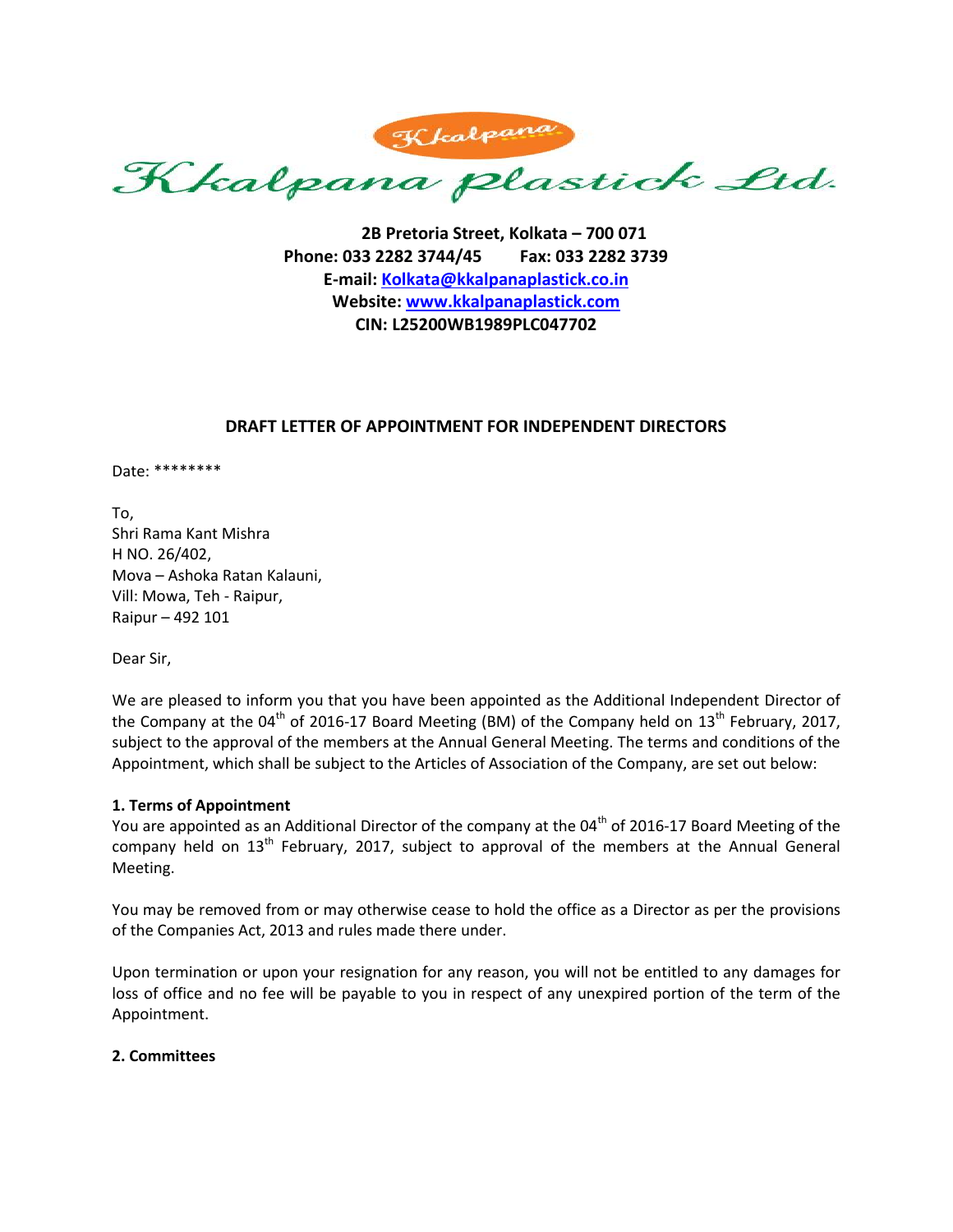The Board of Directors (the Board) may, if it deems fit, invite you for being appointed on one or more existing Board Committees or any such Committee that is set up in the future. Your appointment on such Committee(s) will be subject to the applicable regulations.

## **3. Time Commitment**

3.1 As a Non‐Executive Director you are expected to bring objectivity and independence of view to the Board's discussions and to help provide the Board with effective leadership in relation to the Company's strategy, performance, and risk management as well as ensuring high standards of financial probity and corporate governance.

3.2 By accepting this appointment, you confirm that you are able to allocate sufficient time to meet the expectations from your role to the satisfaction of the Board.

### **4. Expectation of the Board**

Under the Companies Act 2013, there are a number of statutory duties, which are the personal responsibility of each director and not the Company. The Company expects that in discharge of your duties as a Director of the Company, you will take care of the following:

(a) Subject to the provisions of Companies Act, 2013, you will act in accordance with the articles of the company.

(b) You will act in good faith in order to promote the objects of the company for the benefit of its members as a whole, and in the best interests of the company, its employees, the shareholders, the community and for the protection of environment.

(c) You will exercise your duties with due and reasonable care, skill and diligence and shall exercise independent judgment.

As an Independent Director, you are also expected to ensure the following:

a. To undertake appropriate induction and regularly update and refresh your skills, knowledge and familiarity with the company;

b. To seek appropriate clarification or amplification of information and, where necessary, take and follow appropriate professional advice and opinion of outside experts at the expense of the Company;

c. To strive to attend all meetings of the Board of Directors and of the Board committees of which you are a member;

d. To participate constructively and actively in the committees of the Board in which you are a chairperson or member;

e. To strive to attend the general meetings of the company;

f. Where you have concerns about the running of the company or a proposed action, ensure that these are addressed by the Board and, to the extent that they are not resolved, insist that your concerns are recorded in the minutes of the Board meeting;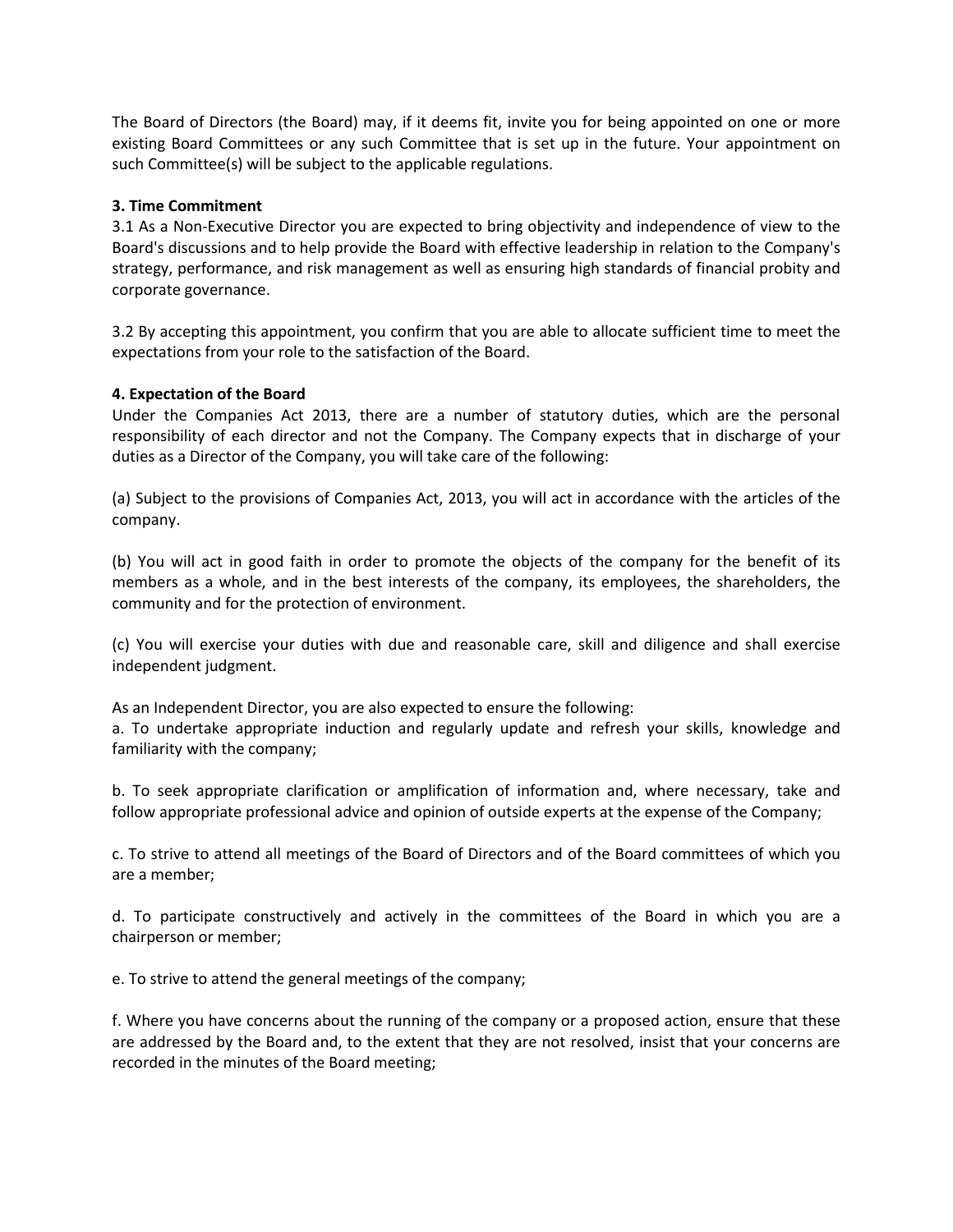g. To keep yourself well informed about the Company and the external environment in which it operates;

h. Not to unfairly obstruct the functioning of an otherwise proper Board or committee of the Board;

i. To pay sufficient attention and ensure that adequate deliberations are held before approving related party transactions and assure yourself that the same are in the interest of the company;

j. To ascertain and ensure that the company has an adequate and functional vigil mechanism and to ensure that the interests of a person who uses such mechanism are not prejudicially affected on account of such use;

k. To report concerns about unethical behavior, actual or suspected fraud or violation of the company's code of conduct or ethics policy;

l. Acting within your authority, to assist in protecting the legitimate interests of the company, shareholders and its employees;

m. Not to disclose confidential information, including commercial secrets, technologies, advertising and sales promotion plans, unpublished price sensitive information, unless such disclosure is expressly approved by the Board or required by law.

You will be liable as an Officer-in-default in respect of a contravention of any of the provisions of Companies Act, 2013 which you are aware by virtue of the receipt by you of any proceedings of the Board or participation in such proceedings without objecting to the same, or where such contravention had taken place with your consent or connivance.

# **5. Provision for Directors and Officers (D and O) Insurance, if any**

You are hereby informed that as on date, the Company do not provide for D & O Insurance for the Directors. We will inform you if the Company opts for the same.

### **6. Fiduciary duties**

1. You shall act in good faith and in the best interest of the Company and must not abuse the trust and confidence placed on you.

2. You should disclose the details of your concern or interest in the Companies/Body Corporate/Firms/Association of Individuals in which you may be deemed to be interested.

3. You shall disclose your interest, direct or indirect, in all financial and commercial transactions with the Company and shall not participate and vote in the meeting at which the said transactions are considered.

# **7. Code of Business Ethics**

You are expected to comply with the 'Code of Conduct for Board of Directors and Senior Management Personnel' and the 'Code of Conduct for Prevention of Insider Trading' of the Company while discharging your responsibilities and dealing in the trading of shares of the Company.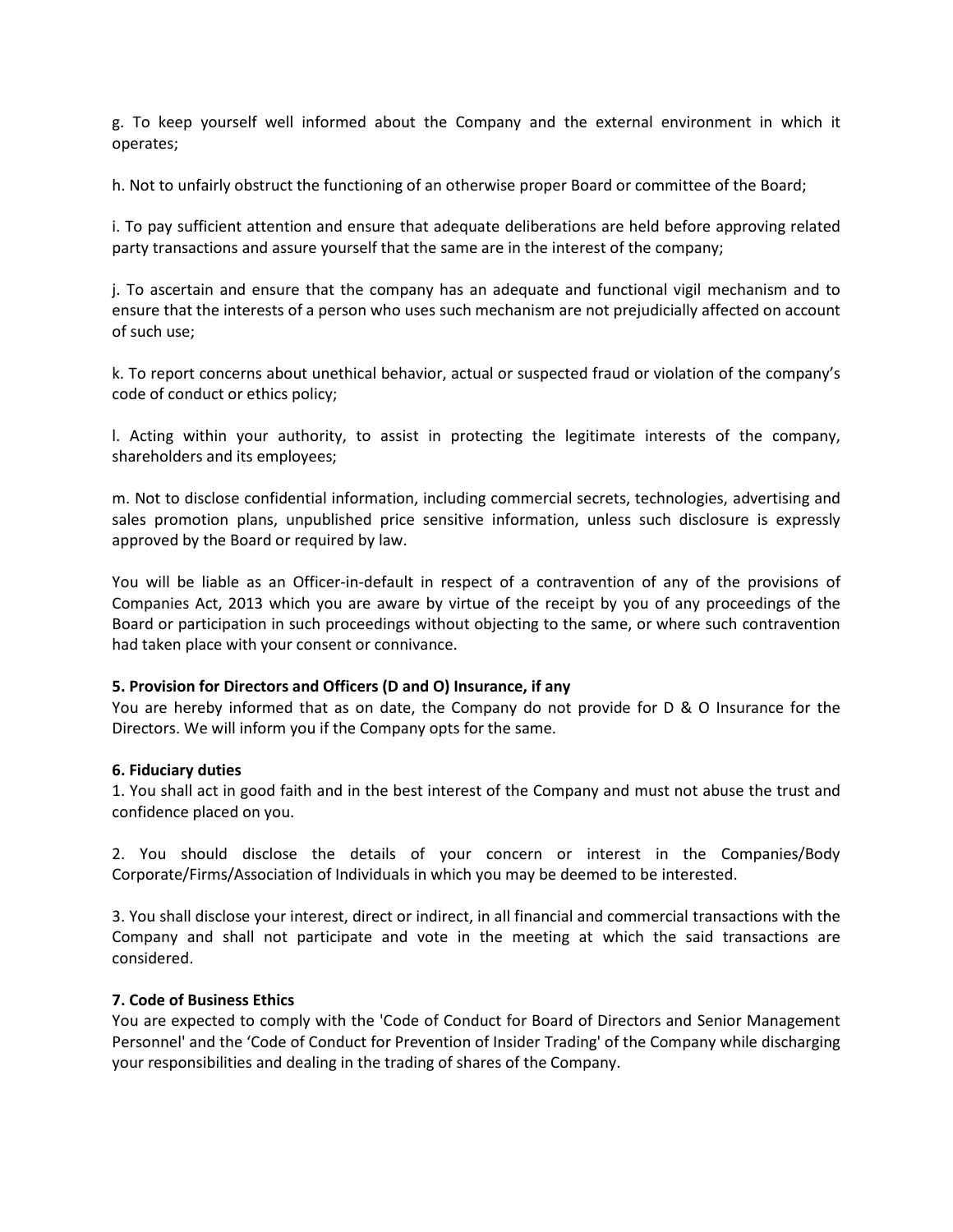Further, you are also expected to abide by Code for Independent Directors as per Schedule IV of the Companies Act, 2013.

### **8. List of Prohibited Actions**

You should not involve in the following activities while functioning as a Director of the Company:

1. Any unethical behavior or action that conflicts with the interest of the Company and that of the shareholders of the Company.

2. Abuse your position to the detriment of the Company or its shareholders or for the purpose of gaining direct or indirect personal advantage or advantage of any associated person.

3. Entering into any action that would lead to a loss of your independence.

4. Trading in shares of the Company during the closure of the Trading Window and disclosure of price sensitive information of the Company as per the Company's Code of Conduct for Prevention of Insider Trading.

5. Entering into any transaction in which you may have personal interest directly or indirectly without complying with the requirement in this regard.

6. You will not achieve or attempt to achieve any undue gain or advantage either to yourself or to your relatives, partners, or associates and if you are found guilty of making any undue gain, you will be liable to pay an amount equal to that gain to the company.

7. You will not assign your office and any assignment so made shall be void.

### **9. Remuneration and expenses**

1. You may be paid sitting fees for attending the meeting of the Board and Committee thereof at a rate as may be determined / fixed by the Board of Directors from time to time.

In addition to the remuneration described above the Company will, for the period of your appointment, reimburse you for travel, hotel and other incidental expenses incurred by you in the performance of your role and duties.

2. You will not be entitled to any remuneration other than above.

3. You will have no entitlement to any bonus during the Appointment and no entitlement to participate in any share scheme or pension scheme operated by the Company.

# **10. Training**

We will make arrangements for your training to develop and refresh your skills and knowledge in areas which we mutually identify as being likely to be required, or of benefit to you, in carrying out your duties effectively. You should endeavor to make yourself available for any relevant training sessions which may be organized for the Board.

### **11. Review process**

Your performance as an Independent Director will be reviewed by the Board on an annual basis.